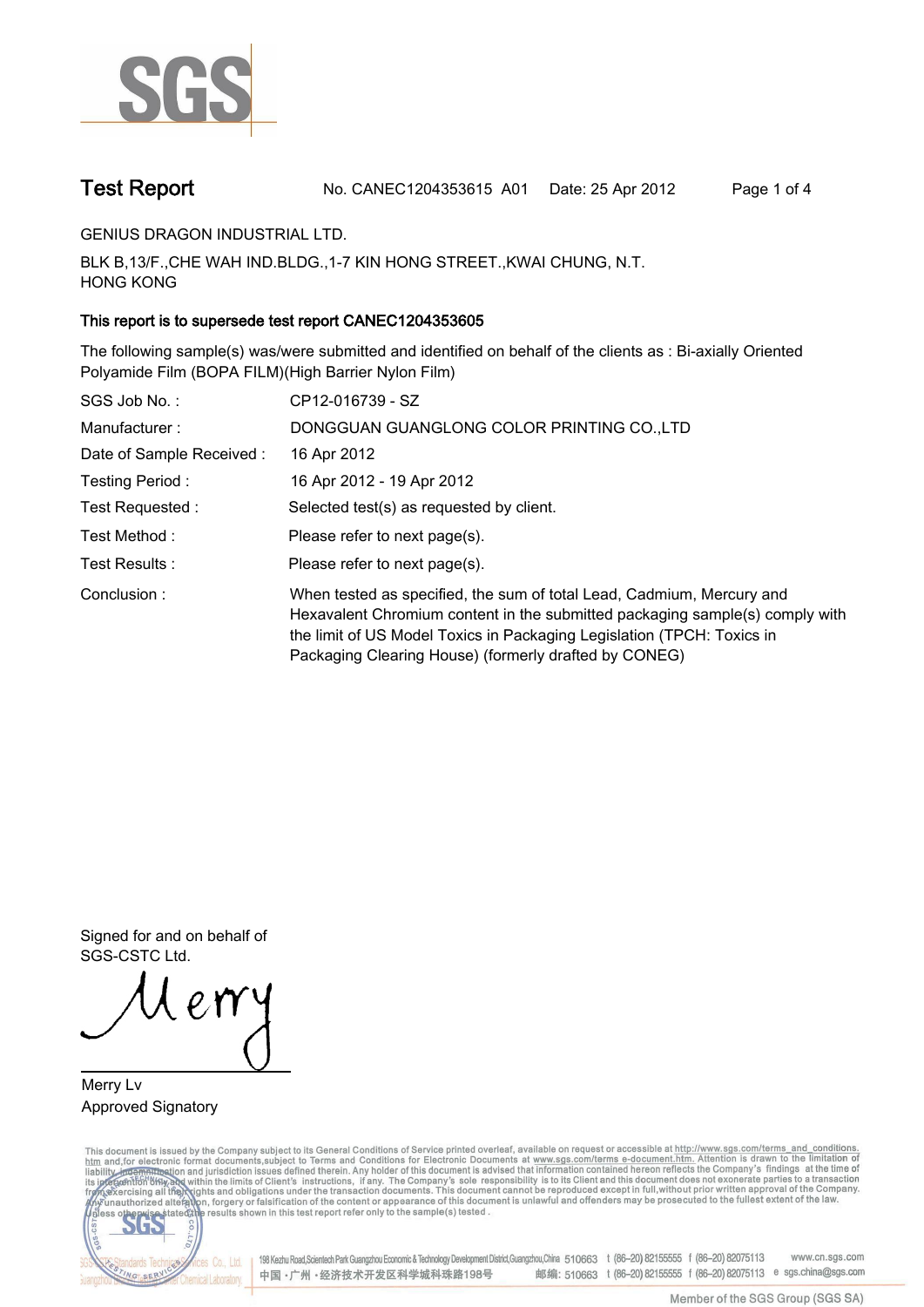

**Test Report. No. CANEC1204353615 A01 Date: 25 Apr 2012. Page 2 of 4.**

**Test Results :.**

**Test Part Description :.**

| Specimen No. | SGS Sample ID    | <b>Description</b> |  |
|--------------|------------------|--------------------|--|
|              | CAN12-043536.001 | Transparent film   |  |

**Remarks :.(1) 1 mg/kg = 1 ppm = 0.0001%.**

**(2) MDL = Method Detection Limit.**

**(3) ND = Not Detected ( < MDL ).**

**(4) "-" = Not Regulated.**

## **US Model Toxics in Packaging Legislation (TPCH: Toxics in Packaging Clearing House) (formerly drafted by CONEG) – Total Lead, Cadmium, Mercury and Hexavalent Chromium content.**

**Test Method :. Test Method: With reference to GZTC CHEM-TOP-174-01. Analysis of Cadmium, Lead, Mercury were performed by ICP-OES. Analysis of Hexavalent Chromium (Cr(VI)) was performed by UV-Vis.**

| Test Item(s)                 | <u>Limit</u> | <u>Unit</u> | <b>MDL</b> | <u>001</u> |
|------------------------------|--------------|-------------|------------|------------|
| Lead (Pb)                    |              | mg/kg       | 5          | ND         |
| Hexavalent Chromium (CrVI)   | -            | mg/kg       | 5          | ND         |
| Cadmium (Cd)                 | -            | mg/kg       | 5          | ND         |
| Mercury (Hg)                 | -            | mg/kg       | 5          | ND         |
| Total (Pb + Cd + Cr VI + Hg) | 100          | mg/kg       |            | ND         |

**Notes :.**

**(1) The TPCH legislation has been enacted by California, Connecticut, Florida, Georgia, Illinois, Iowa, Maine, Maryland, Minnesota, Missouri, New Hampshire, New Jersey, New York, Pennsylvania, Rhode Island, Vermont, Virginia, Washington and Wisconsin..**

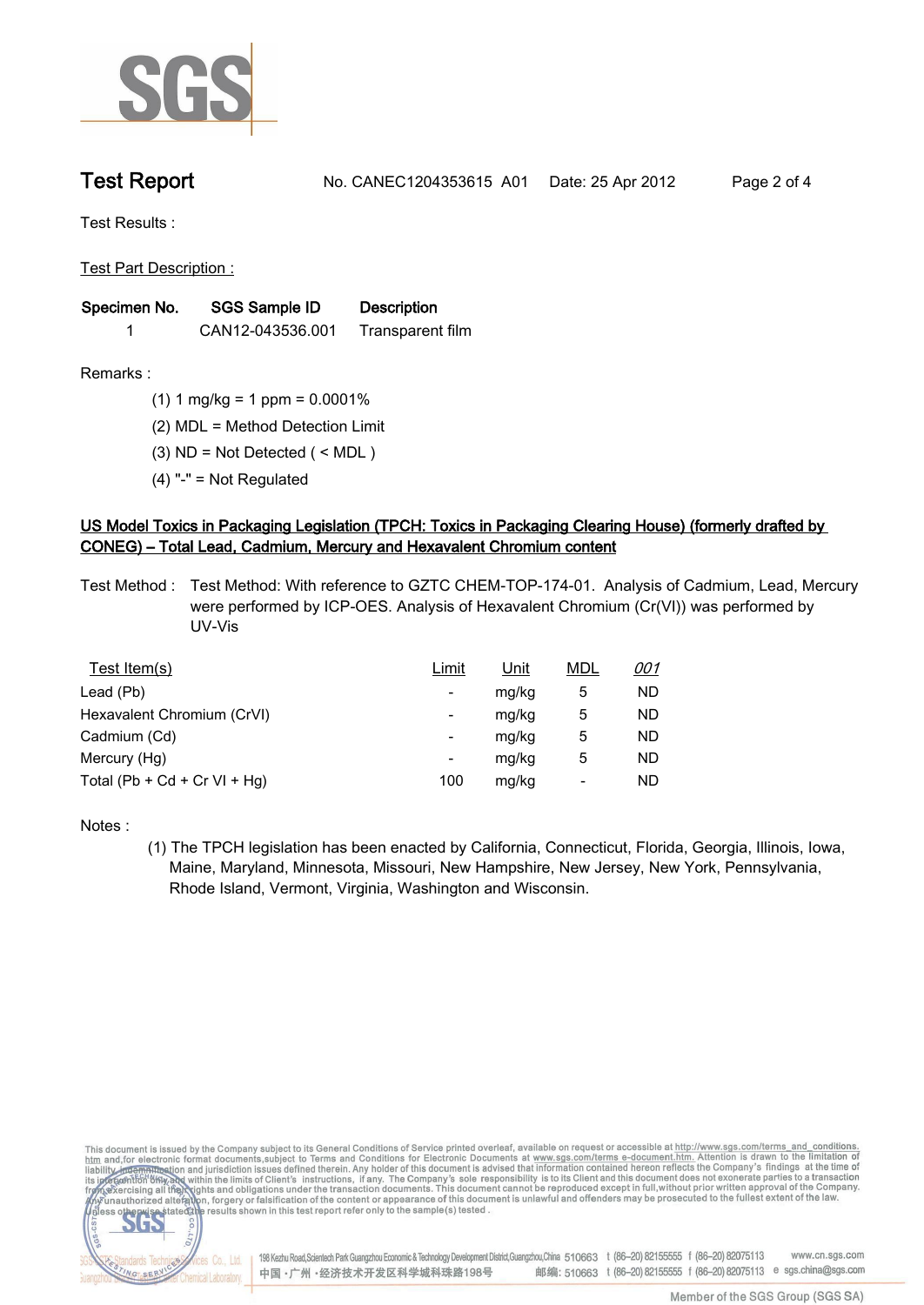

NG SER

**Chemical Laboratory** 

**Test Report. No. CANEC1204353615 A01 Date: 25 Apr 2012. Page 3 of 4.**

# **ATTACHMENTS Pb/Cd/Hg/Cr6+ Testing Flow Chart**

**1)** Name of the person who made testing: Bella Wang

2) Name of the person in charge of testing: Adams Yu